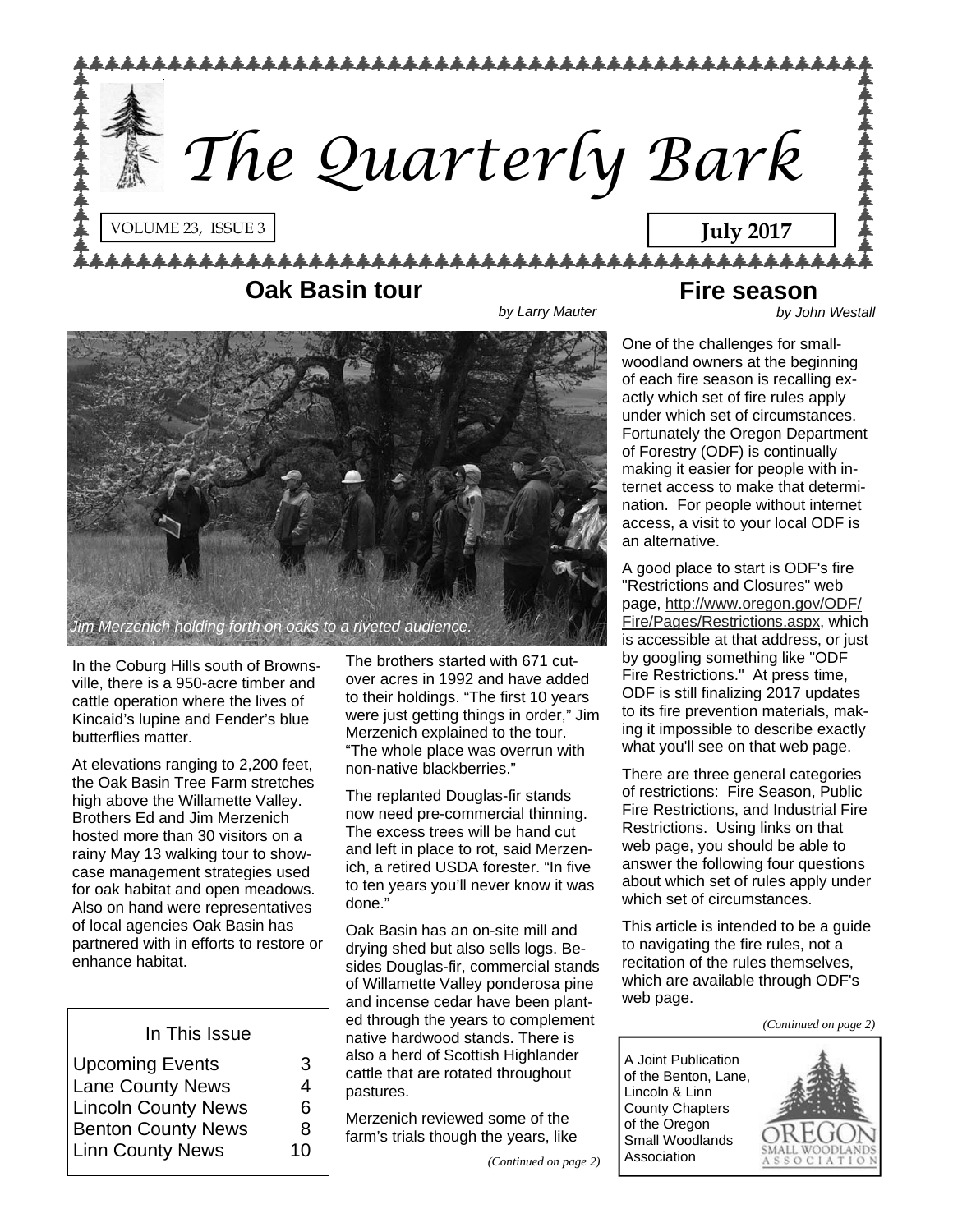#### The Quarterly Bark

### **Oak Basin**

#### *(Continued from page 1)*

elk ripping out newly planted ponderosa pines or other plantings dying where soil was too dry or wet.

Soil varieties and moisture content have dictated planting decisions at Oak Basin. Also, efforts to enhance meadow life to favor the endangered Fender's blue butterfly and the threatened Kincaid's lupine – vital to the butterfly's reproductive cycle - were on exhibit at several stops.

Upland meadows on the farm are managed with help from local and federal agencies. Oak Basin borders BLM property so cooperative management makes sense.

Oak Basin partners on the tour included Bessie Joyce of the Calapooia Watershed Council; Jarod Jebousek, a biologist with the U.S. Fish and Wildlife Service; Heather Medina-Sauceda of the NRCS; and Ian Silvernail, from the Institute for Applied Ecology in Corvallis.



*The Quarterly Bark* 

Published four times a year in January, April, July and October.

Editor: John Westall 12090 Rolling Hills Road Monmouth, Oregon 97361-4600 503-838-1436 westallj@att.net

The views and or opinions expressed herein may not necessarily be the opinion of the Benton, Lane, Lincoln or Linn County members or of the editor.



A quarterly publication of the Benton, Lane, Lincoln and Linn County Chapters  $\overline{\rm DREGON}$  of the Oregon Small Woodlands Association

"We do use herbicide," said Merzenich. "Our policy with herbicide is target spraying." Along with spray, use of fire and mowing followed by spray in the fall is being used to control or contain invasive plants like berries, Italian thistle and Scotch broom.

The importance of native plants was emphasized at a tour spot by Jebousek, the biologist with the Fish and Wildlife Service. He explained that native plants attract native insects. Native birds, in turn, feed on the insects maintaining natural balance in the local ecosystem.

Oak stands are restored by removing invasive trees such as firs and maple. In some cases the oaks are thinned to allow canopies to spread, said Merzenich. If the canopies are too dense, he explained, trees don't develop acorns used by wildlife.

Restoration of lupine for the butterfly is aided by spot spraying of competitor plants. The green hillsides in May were dotted with colored flags, signaling treatments or seed collection areas for propagation.

For the Fender's blue butterfly, controlling tall fescue and oxeye daisy goes hand in hand with promoting nectar species for the butterflies, Merzenich told the walkers.

Another concept under way, he said, is the opening of corridors that range not only through Oak Basin but also onto adjoining BLM land in the Coburg Hills.

The butterflies need these avenues of sunlight to navigate among trees, said biologist Jebousek. It's a strategy that can allow population expansion and also offer a defensive position in case of fire or other catastrophe, he explained.

The damp day started at the Oak Basin shop and mill area. A hearty lunch was provided by the Oak Basin crew with rain covers and an appreciated warming fire.

By early afternoon clouds cleared and the group – resting at about 2,000 feet -- was treated to sundappled views of the verdant Willamette Valley.  $\blacklozenge$ 

#### **Fire season**

*(Continued from page 1)* 

The four questions are:

**1. Is my property in a** *forest protection district***, obligating me to follow the ODF "fire rules" on my property?** The restrictions are specific to the forest protection district, so one shouldn't just assume that the rules that apply to one district would apply to another. If your property is in the Willamette Valley

Seneca Sawmill Company

**Seneca Sustainable Energy** 

**NOW BUYING** Douglas fir, Hem-fir Logs, Timber & Timberland, as well as Oregon Forest Biomass

#### **CONTACT**

Log and Biomass Buyer: Greg Willie Office (541) 461-6259 or Cell (541) 915-0631 Post Office Box 851 - Eugene, Oregon 97440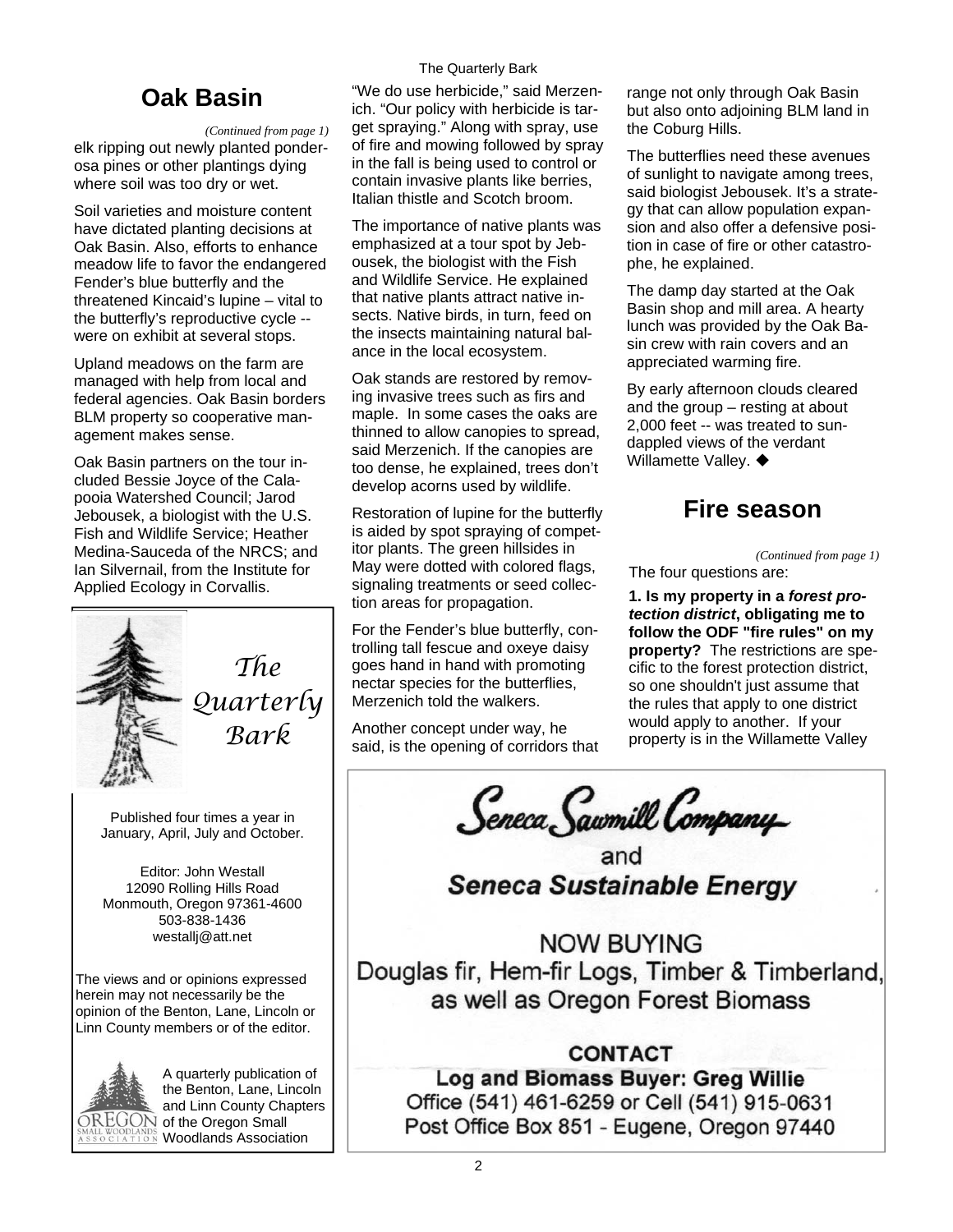floor, it may not be covered by a forest protection district and the rules discussed here do not apply; however, local rural fire protection districts may still have restrictions.

**2. Should I be following the** *fire season* **rules?** Has fire season been declared in my forest protection district?The *Fire Season* restrictions apply to everyone and typically address issues such as smoking, blasting, sky lanterns, exploding targets, and tracer ammunition.

#### **3. Should I be following the** *indus-*

*trial* **fire restrictions?** Am I conducting a forest operation on my property? The *Industrial Fire Restrictions* apply to forest *operations*, which are generally any activity for which you are required to file a *notification of operation*, for example, timber harvest, forest thinning, land clearing, road construction or repair, herbicide application, etc. These rules have a lot of details, but ODF provides checklists that help you monitor your operation.

**4. Should I be following the** *public* **fire restrictions?** The *"Public" Fire Restrictions* address what you do on *your own property* that is not part of a forest *operation* as described above. For example, there are restrictions on open fires, mowing of dried grass, vehicle and ATV use off of improved roads, requirement for firefighting equipment in vehicles, and personal use of chainsaws in some districts. When these Public Fire Restrictions are in effect, they are posted on orange signs on roadways passing into forest protection districts.

#### The Quarterly Bark

Note that these *"Public" Fire Restrictions"* apply to anyone coming onto your property for the August eclipse event. ODF is concerned about the fire risk introduced by people who are not familiar with our fire prevention measures. People coming from cities or from out of state may not appreciate the wildfire danger, so it's important for you to familiarize yourself with the rules, and be

sure that any visitors to your property understand them, too.

So, take the challenge and see if you can use the ODF web page to answer all four questions. And if you can't, call ODF and tell them what the problem is. In my experience, they really are interested.

Thanks toTed Erdmann of ODF's Philomath office for reviewing this article.

## **Upcoming events**

#### **OSU Extension contacts and online calendars**

For events in and around **Benton, Linn and Polk Counties** check [http://extension.oregonstate.edu/benton/forestry/events.](http://extension.oregonstate.edu/benton/forestry/events)

Also, you can sign up for the *Compass* **and** *Needle* mailing list to receive an e-mail notice when an event is scheduled: send a request to [jody.einerson@oregonstate.edu](mailto:jody.einerson@oregonstate.edu) or phone Jody at 541-766-6750.

For events in and around **Lane County**, see <http://extension.oregonstate.edu/lane/upcoming-classes-events> or contact Lauren Grand, 541-579-2150 or [lauren.grand@oregonstate.edu](mailto:lauren.grand@oregonstate.edu).

For events in and around **Lincoln County**, see <http://extension.oregonstate.edu/lincoln/forestry>or contact Valerie Grant, 503-325-8573 or [valerie.grant@oregonstate.edu](mailto:valerie.grant@oregonstate.edu).

**Linn County TFOY & Neighborto-Neighbor Tour,** Wolthuis tree farm near Sweet Home, Saturday July 8. **Registration required by Wednesday, July 5**. Details p. 10.

**Benton County summer picnic**, Kings Valley, Saturday, July 15. Details p. 8.

**Benton County Nelder plot tour**, Starker Forests property east of Alsea, Saturday, July 29. More information, p. 8.

**Linn County summer picnic**, Happy Valley Tree Farm near Lebanon. Saturday, August 12. Details p. 10

**Benton County 2017 TFOY tour**, Hibbs-Karr Cedar Spring Tree Farm, Airlie, Saturday, September 2. **RSVP**. Details p. 8.

**Lane County Forest Pest Scene Investigator – Root Rot tour**, Thursday, September 28. Save the date and watch the Lane County Extension website listed above for details.



**Swanson Brothers Lumber Co., Inc. Buying DF Logs, Timber & Timberland**

**Buying all grades of Douglas‐fir logs — Prefer 16"+ on small end, no maximum.**

Contact: Jayme Dumford or Chris Ellis 541‐935‐2231 PO Box 309, NoƟ, OR 97461 [www.swansonbros.com](http://www.swansonbros.com)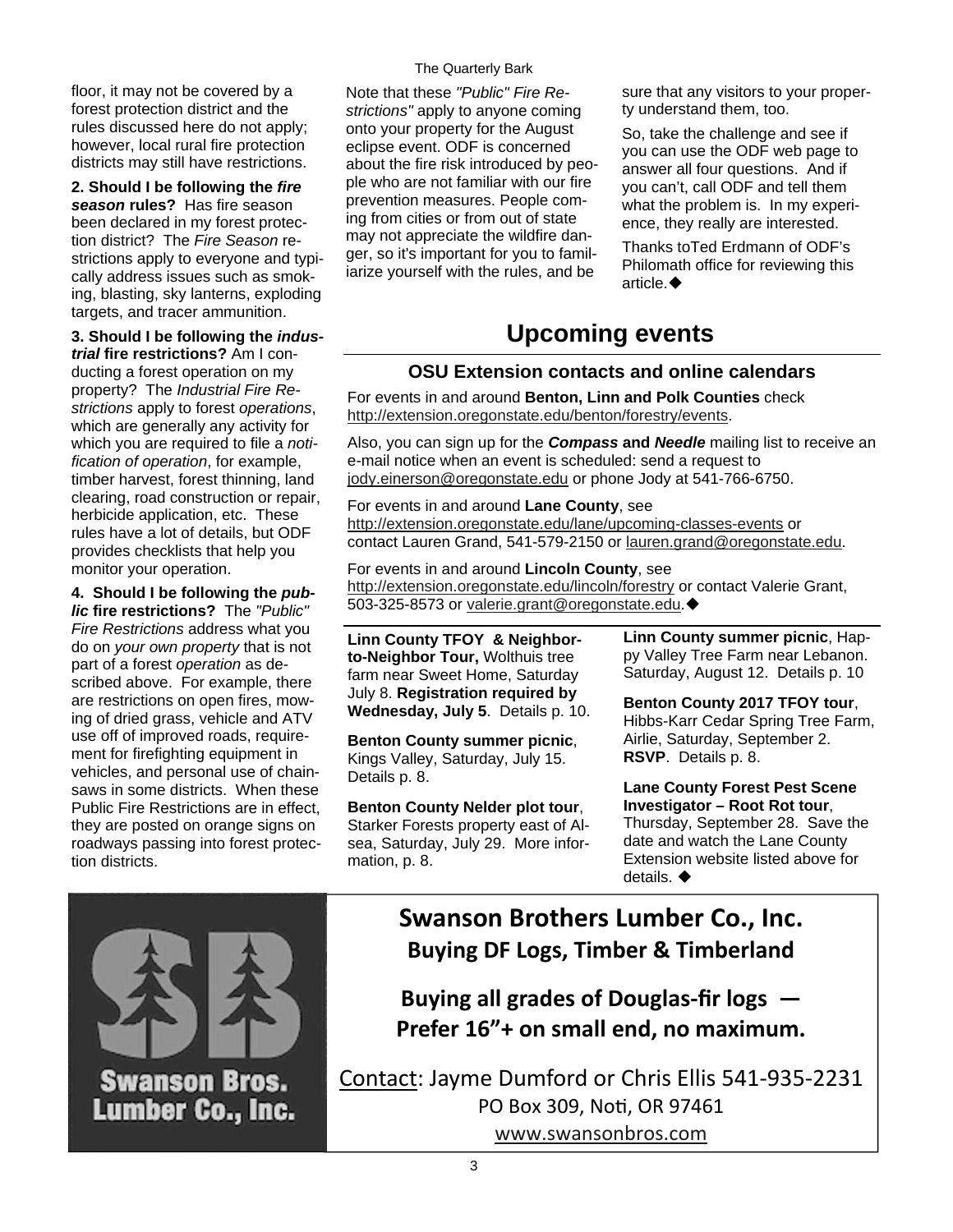The Quarterly Bark

# *Lane County News*

## **Spring activities**

*by Gary Jensen, LCSWA Chair* 

Spring has been a busy time for OS-WA. With the State's legislative bodies in full session, OSWA has been quite active following and dealing with legislative proposals that have been introduced to address Oregon's financial and environmental issues. Both Jim James and Roger Beyer, who represent OSWA, have done an exceptional job keeping all OSWA members informed and updated on legislative issues that impact forest landowners. From proposals to increase forest harvest taxes to regulations restricting forest management activities, both Jim and Roger have been on the front line and have done an outstanding job.

During this period we also finalize the number of our members who have not renewed their membership for 2017 (12). LCSWA currently has 151 members as of May 1 with a 92.6% retention rate from 2016. It is important to note that our membership count is essential to OSWA. Members' dues are the foundation of OSWA funding, and that includes covering the cost of the legislative

actions pursued by Jim and Roger. If you have not done so, please pay your dues now. Should you know anyone who has not paid their dues or has been reluctant to, please encourage them to pay their dues and remain an active OSWA member. The benefit of OSWA membership far surpasses the minimal cost. We would not have the legislative input were it not for our members paying their dues.

*Sign-up period for assistance to forest landowners with recent ice damage.* As we recover from the winter storms and their damage, I would like to share some information from the Farm Service Agency on assistance to forest landowners who incurred forest damage from the storm.

The Farm Services Agency (FSA) has established the Emergency Forest Restoration Program (EFRP) for damage from the December, 2016 ice storm in Lane County.

The sign up period is May 8 – July 7, 2017. At this stage, no elaborate application is required; just a phone call, e-mail or visit to express interest and provide some basic information is all that is needed.

EFRP was established to assist nonindustrial private forest (NIPF) landowners to rehabilitate forests damaged by natural disasters. Funding assistance under EFRP signups are specifically for:

- Removing debris from forest lands, removal of dead trees
- Replanting forests
- Road development that is deemed necessary on NIPF lands

This funding is available only for damage caused by the December, 2016 ice storm.

For more information contact Jean Larkin, County Executive Director , USDA Farm Service Agency, Lane County Office, 780 Bailey Hill Rd Suite 5, Phone: (541) 465- 6443 Ext 3046, jean.larkin@or.usda.gov.

#### *Seat on the Board of Forestry.*

With the recent resignation of Gary Springer, who is a small-woodland owner and professional forester, we now have a board that lacks representation from forest landowners and particularly small-woodland owners. LCSWA has voiced its concern over this lack of representation and sent a letter to Governor Brown requesting she fill the open board seat with someone who has a background similar to that of Gary



#### **Lane County Chapter Board of Directors**

Mike Atkinson, Treasurer 1964coyote1963@gmail.com Dick Beers, Vice President rbeers2606@comcast.net Tom Bauman lindsayga@peak.org Wylda Cafferata wyldac@gmail.com Jim Christian christmastreeland@yahoo.com Gary Jensen, President treegary@aol.com Rick Olson rolson2@attglobal.net Alan Petersen 541-746-3929 Chuck Volz chuckvolz67@gmail.com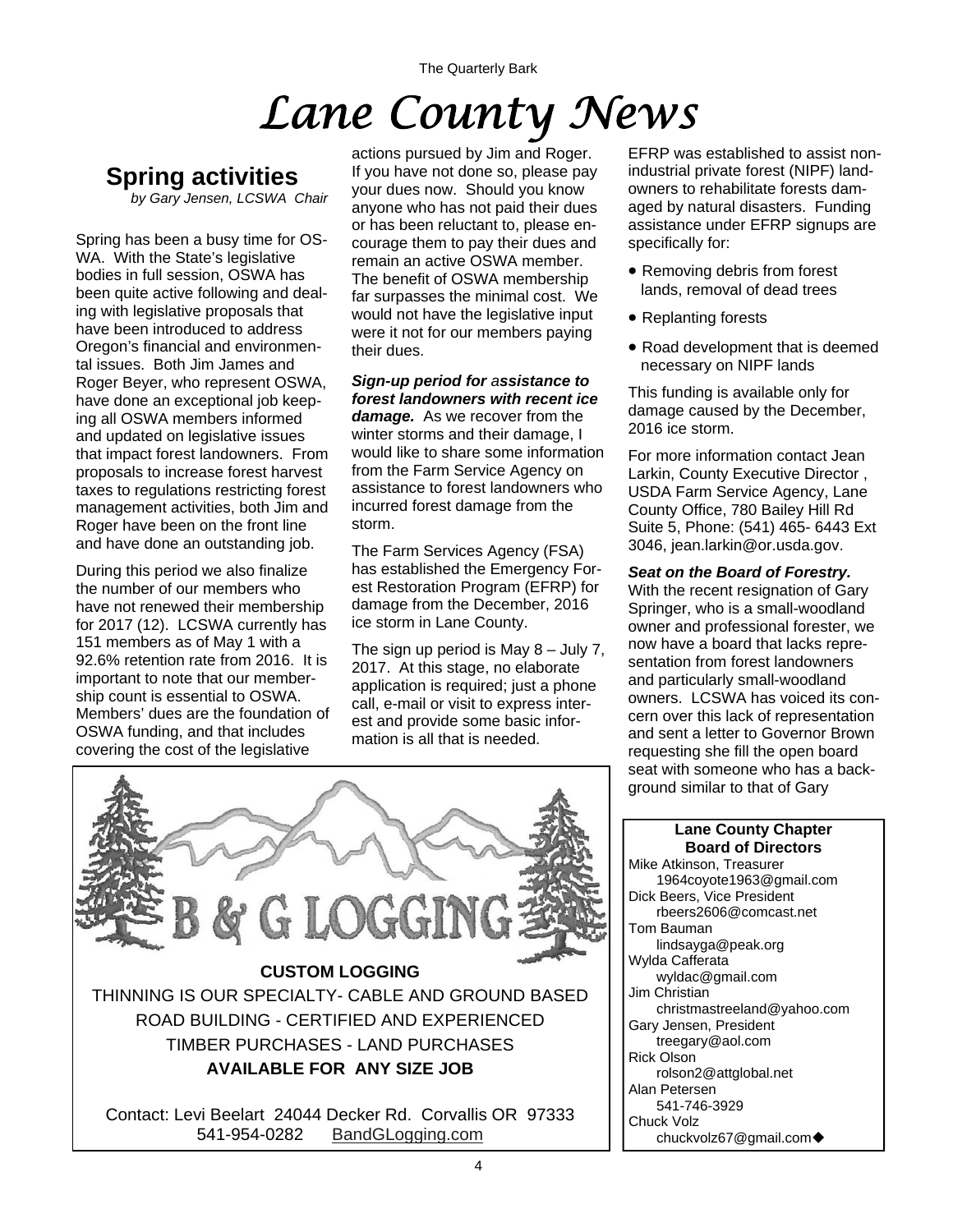Springer. The Governor's response was very vague: "*The Governor seeks to appoint knowledgeable individuals with a history of thoughtful collaboration, and seeks candidates from many stakeholder organizations."* Not sure this represents small-wood land owners? If you have an interest in serving on the Board of Forestry you should consider contacting *Oregon State Boards and Commissions, Executive Appointments Office* at 503-378- 2317. The Governor has said she will fill the position sometime this fall.

*Upcoming events:* LCSWA Quarterly Board Meeting, Thursday, August 3, 4-6 pm, East Lane ODF, Springfield.

*Lane County Extension Forester:*  **Lauren Grand –** Lauren can be reached through the *Eugene Office for Extension Service*, 996 Jefferson Street, Eugene, 541-579-2150, [lauren.grand@oregonstate.edu](mailto:lauren.grand@oregonstate.edu) .

Take care and enjoy your forest. We look forward to seeing you at LCSWA's upcoming events. ♦

## **Consider risks of woodland ownership**

*by Michael Atkinson* 

As the legislature was contemplating a significant increase in taxes on timber, I began to think about some of the risk factors of owning forest property. These events are real, and have all occurred in the last 15 of my 53 years of ownership of 200 forested acres.

In 2002, high velocity erratic winds toppled about 40 MBF of scattered merchantable timber. Fortunately, I was already retired and had the tools and know-how to salvage at significant expense. A small forest landowner without tools and knowhow would have been hard pressed to get a professional logger to clean up down timber.

In 2015, the Oregon Department of Transportation started a fire with their roadside mower, under weather conditions in which that no logger

would have been working. Thanks to wind direction, the ensuing grass fire came within 100 yards of timber that I planted in 1978. In 2016, two more fires occurred nearby one less than 1/3 mile away, and the other one-mile away. Scary situations!

The cumulative effects of the drought years of 2014-2016 have resulted in merchantable tree mortality on some soil types. With the help of a logger who had harvested a small area of 65 year-old timber on my property, I was able to salvage 15 MBF of dead or dying 55+ year-old trees. I also liquidated 4 acres of 29 and 25-year-old trees because the drought effect was killing the vast majority, and net return to me was very small as merchantability was so marginal. This operation was only possible because the logger was already present. All of this drought mortality may subside due to our wet winter, but probably is not over, due to tree health, and high engraver beetle infestation leftover from three drought years.

Finally, on December 14, 2016, Eugene experienced an extraordinary localized weather event where it rained for 12 ½ hours while temperature was 29 ˚F to 31 ˚F; total precipitation was over 1 ¾ inches, which all became ice as it landed, wreaking unbelievable havoc on trees of all shapes and sizes. Limbs broke, hundreds of tops broke, (many will prove fatal to the trees), trees went down, and some trees were permanently disfigured. Recovery of the older merchantable trees will be confined to summer due to dirt roads, and scattered nature of down/broken trees, and, while logging is normally expensive, this will be even more expensive logging. The damaged timber is estimated to be 50 to 100 MBF over about 110 acres. The balance of my property has little recoverable volume in the damaged trees and there are scattered areas where all the trees are down or broken off. Most of this damage is permanent loss.

While recounting experiences sounds like self-pity, it is not; this is little different than any tree farmer, large ownership or small, experiences over a long enough time period. This is called "risk." How many members of our legislature have invested their money for 20, 30, or 50 years, hoping for a good rate of return? Very few people are willing to do the work, or face the risks for such time periods.

Please consider what all tree farmers are providing for free – clean water, beautiful vistas, home for wildlife, and recreation opportunities.

Finally while not free, consider the great wood products we provide while paying our taxes, and supporting the wood products industry.

Please think long and hard before imposing more taxes, and unnecessary rules that make life more difficult with little societal benefit other than politics. $\blacklozenge$ 

#### FORESTI AND FOR SALE in OREGON & WASHINGTON

We market forestland properties in western Oregon and Washington, Check www.WorldForestInvestment.com for the latest properties available under "Forestland for Sale" tab.

If you have a forestland property that you have considered selling; we offer free consultation and will come look at your land. If you are settling an estate, let us do the job of getting you the best price.

With 40 years of experience in forestry work, we can offer solutions from a practical forestry and financial standpoint.



Licensed Broker in Oregon and Washington. **Professional Forester** Mark.Willhite@juno.com 503-695-6419

Member: Society of American Foresters, Oregon Small Woodlands Association, Washington Farm Forestry Association, Forestland Owners Association, American Tree Farm System, and the Clackamas County Farm Forestry Association.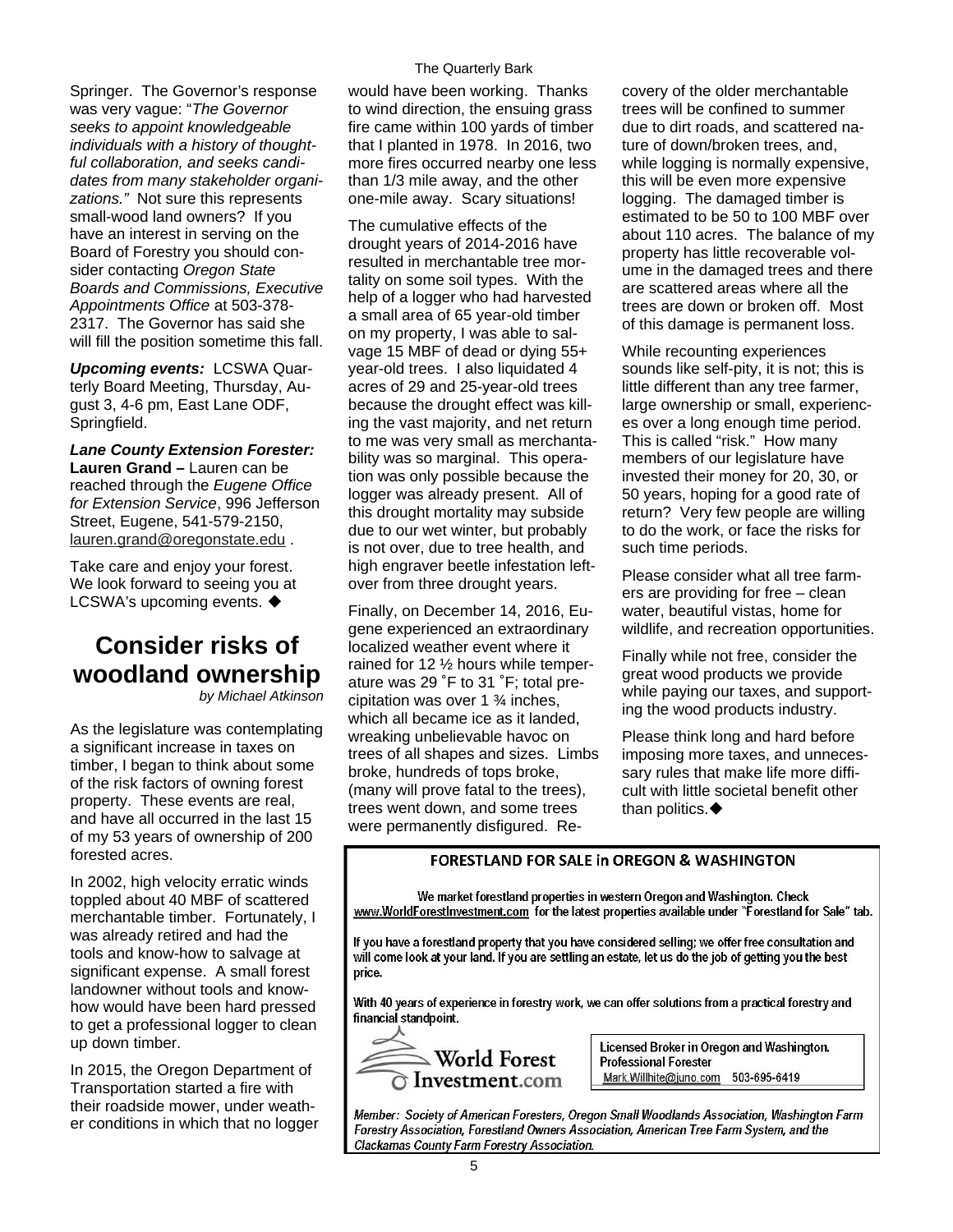## The Quarterly Bark *Lincoln County News*



### **President's Update**

*by Peter Bregman* 

Since our annual meeting in January, a major effort of our chapter has

been opposing the Lincoln County initiative Measure 21-177 that would prohibit aerial spraying of pesticides and "create rights to natural communities and ecosystems." At the time of this writing, it looks like it is a win for those who proposed the initiative, the impact of which could be far reaching. I believe that many of those who voted for this measure (only 22% of the eligible voters) did not read the fine print and did not understand its full impact. Articles summarizing the consequences of the measure appeared in the April issue of the *Quarterly Bark*. If this measure is not stopped in the courts, it will impact our personal freedom and our ability to practice safe forestry according to the rules so firmly established in the Forest Practices Act.

This matter should never have gotten to the "ballot stage," and the lawsuit, which has been initiated by woodland owner Rex Capri, should have been joined by our industry, our OSWA organization, the large timber organizations and other related farm organizations. The battle should have been fought up front. In fact we should have fought harder to prevent it from getting to the ballot in the first place. It is now in court, where I am anticipating that it will be declared invalid as much of the language has constitutionality conflicts and ambiguous

#### **Lincoln County Chapter Directors**

| Peter Bregman, President                   | 209-604-7306 |
|--------------------------------------------|--------------|
| Joe Steenkolk, Vice President 541-875-1541 |              |
| Judy Pelletier, Secretary                  | 541-336-3855 |
| Jan Steenkolk, Treasurer                   | 541-875-1541 |
| Nic Dahl, Membership                       | 541-270-1359 |
| Jim & Betty Denison                        | 541-258-3103 |
| Andy Kittel                                | 541-961-6461 |
| Tom Wiley                                  | 541-336-2268 |
|                                            |              |

language. It infringes on the right to farm without a basis in factual data. Not only those issues but other factors should not have allowed an uninformed and emotionally charged public to vote on an issue with so many restrictions on our right to farm. Many of our members attended meetings of the proponents, in which we spoke out about the dangers behind this measure.

Now, with this initiative issue in court, we realized that the OSWA Annual Meeting was here and we needed to focus on other issues. Many of our members and most of our Board attended the awards banquet, at which Judy Pelletier received the Volunteer of the Year Award for our chapter. Having the annual meeting in Florence is the closest to home for a me since I joined OSWA in 2007. We decided to take the motor home and enjoyed staying at Lane County's Harbor Vista Park next to the ocean.

Alice was not able to attend all of the meetings, but my grandson Cameron attended his sixth OSWA annual meeting. During the meeting I realized that there are many issues facing our industry. Measure 21-177 is only one of them, but the biggest for our county right now. Other issues are slash burning, invasive species, fire suppression costs, and troubles with the state budget..

We had a great meeting, and we left with a lot of things about which to think. The crown of the event was to be at the tree farm of Dave and Dianne Rankin, the 2016 State Tree Farmers of the Year. Comments made by Dianne Rankin in her presentation struck me as she explained the objectives of the family. She (they) felt, that is their privilege to manage a good portion of their wetland and other set-aside or notouch zones for conservation purposes, changing my view about that in a positive way. They are, in my view, a role model for our industry and are true conservationists with

an understanding of the whole picture of conservation. I thank them for the opportunity of being a part of their family that day.

On June 2 we had a Coastal Woodlands Road Building Workshop at our tree farm, sponsored by the OSU Extension service and organized by Valerie Grant.

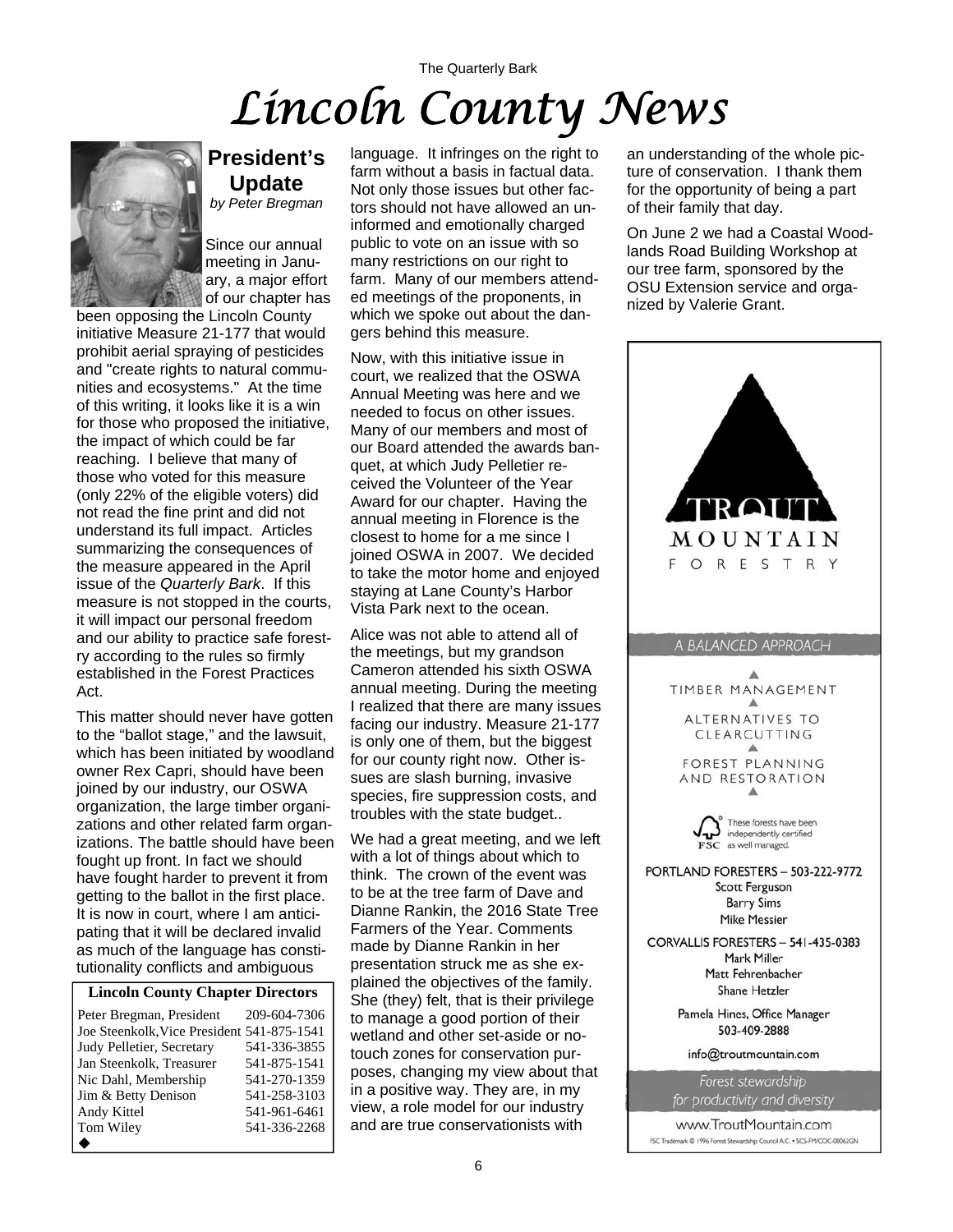The next main event for our chapter is the tour honoring this year's Lincoln County "Outstanding Tree Farmers of the Year," Mike and Jane Newton. The tour is scheduled for June 24 at the Newtons' Eddyville property, and will have been completed by the time you read this. We look forward to a great turn out, with our chapter putting on the lunch for this event. Look for a report in the next issue of the *Bark*.

Dr. Newton is one of the few professors ( I am assuming) who has been able to put theory into practice in his own test fields. At 84 years old he has had the opportunity to see the full cycle of his work. The Board will do what we can to get him the nomination for the State Tree Farmer of the Year. At our Lincoln County annual meeting in January, Mike recounted how, over the course of more than fifty years, he and his family have converted the cut-over land they purchased in the early 1960s to a highly productive forest.

Now some personal info integrating what I learned from Mike Newton's session in the January meeting. In October/ November of 2014, we harvested about 15 acres of a hillside stand that consisted of mostly spruce and hemlock with some

Douglas-fir and alder. In February of 2015, I had it replanted with Douglas -fir, hoping that the young trees would have a chance to keep their heads above the brush. Last year, 2016, in the fall, I spot sprayed the blackberries that I could reach. The trees looked good and staying ahead of the brush, however, now, in the middle of June, it does not look that good; we seem to be losing the war on the blackberries.

I learned how true Newton's statements were about how fast trees can grow after a harvest under the right conditions, but also how a harvest opens things up for unwanted plants that compete with the trees. Some of my expert friends have different opinions as to what to do next. Some say, "spray it in the fall;" others say, "the trees will get above the brush, with less browsing by the elk." Now, this fall would be the only time to do a spray. At 75 years old, I will never harvest my planted trees, so the impact of this decision will come to bear on the next generation. I am sure that most of the trees will make it, and possibly be spaced just right.

Not much more news from me, other than the fact that the fishing in Alsea Bay is not so good with the presence of about a 1000 seals at the mouth of our Bay. And, at the coffee shop in the morning, I have to listen to the

fishermen tell me how their big one was eaten by a fish-snatching seal. Then follows a discussion about the mismanagement of the resource by various agencies, allowing the seals, who do not make any contribution to society, to eat the fish that otherwise could be consumed by humans.

## **Coastal Woodland Roads Workshop held in Waldport**

*by Valerie Grant, OSU Extension* 



OSU Extension held a Coastal Woodland Roads Workshop on June 2 at Peter and Alice Bregman's Eagle Roost Tree Farm near Waldport.

Jon Souder, Forest Watershed Extension Specialist described common sources of sediment and technical and financial assistance available to small-woodland owners. Guillermo Giannico, Oregon Sea Grant & Freshwater Fish Ecology Specialist shared information on the impacts of sediment on water quality and aquatic habitat. Francisca Belart and Steve Bowers, Timber Harvesting Specialists covered maintenance and improvement techniques and contracts Next we took a driving tour around Eagle Roost Tree Farm and Peter described his roads management strategy. Then we discussed trouble areas, and potential fixes for those spots. Thanks for hosting us Peter!◆

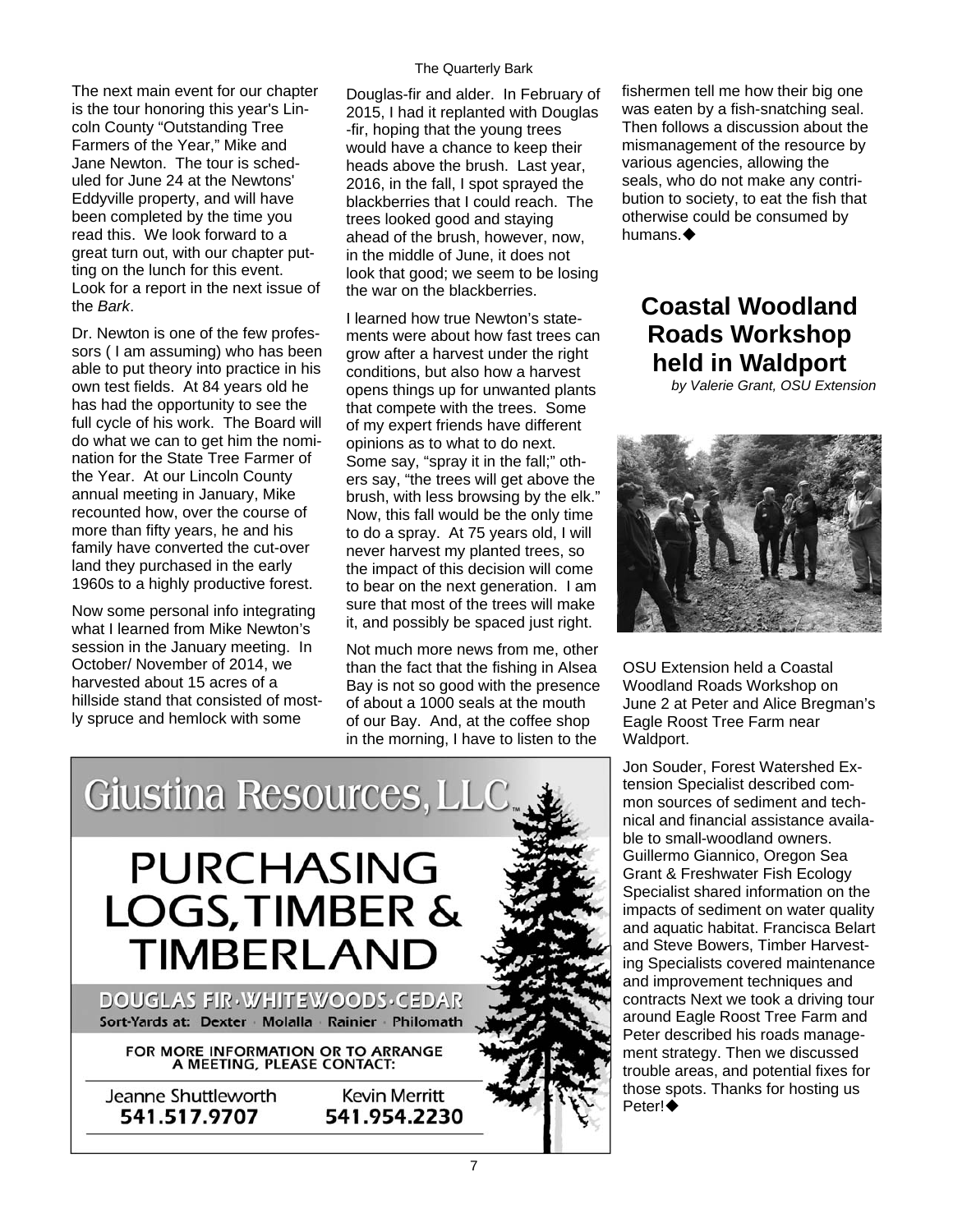## The Quarterly Bark *Benton County News*

## **Upcoming events**

*Compiled by Dave Ehlers*

#### **BCSWA summer picnic**

Join us for our annual potluck picnic at the Pat and Betsy Boren property in the Kings Valley area. This social event will also include a short tour, so dress accordingly. Drinks and table service will be provided. Bring your favorite dish and an outdoor chair if you have one.

After lunch Pat will lead a tour discussing some of the work he is doing on his property: thinning of 28 year old trees in a stand with quite a few broken tops from the ice storm a couple years ago; use of a Kubota tractor with grapples and skid pan for yarding; a new planting of Douglas-fir in a small clear cut that was logged last summer; and results from some limbing and fertilizing done over the years. Bring your experience and be prepared for an interesting exchange of ideas!

The picnic will be Saturday, July 15, 11:30 am – 3 pm, 22872 Burgett Creek Road, Kings Valley. Take Hwy 20 west from Philomath. Turn

right at Wren onto Kings Valley Hwy (223). Proceed about 3.5 miles to Alexander Rd and turn left. Go approximately 1 mile and turn left onto Burgett Creek Rd. Pat and Betsy's place is past the Girl Scout Camp, at the end of the road about 1 mile from Alexander Rd.

#### **Tour of Nelder plots used to study of effects of planting density**

A Nelder plot, also called a Nelder wheel or Nelder fan, is a systematic planting design in which plants or trees are planted at the intersection of circular arcs and linear spokes. In general, Nelder plots allow many different planting densities to be examined in a single plot (Ronald P. Barry, *Wilder Online Library*).

In 1980, OSU Emeritus Professor Mike Newton and colleagues utilized Nelder plots in an extensive study of variable planting densities and their effect upon height, diameter and volume of various tree species in the Coast Range. The resultant forest biometric data is astounding, but the opportunity to see these plots up close and in person makes a worth-

![](_page_7_Picture_11.jpeg)

**Connecting Forest Landowners with Seedlings, Services and Contractors** 

## **DISCOVER Our Interactive Website** www.forestseedlingnetwork.com

#### BUY/SELL SEEDLINGS . FIND VENDOR SERVICES & CONTRACTORS . VALUABLE RESOURCES

#### **Benton County Chapter Board Members**

| President, Mike Albrecht              | 541-231-0337 | mjalbrecht2052@gmail.com             |
|---------------------------------------|--------------|--------------------------------------|
| President Elect, Karen Fleck Harding  | 541-929-6398 | kharding@peak.org                    |
| Secretary & Treasurer, Greg Vollmer   | 541-929-5198 | vollmergs@gmail.com                  |
| Membership & OSWA Rep, Marsha Carr    | 541-740-3268 | marshae.carr2@gmail.com              |
| Programs, David Ehlers                | 541-231-7094 | davidmehlers@gmail.com               |
| <b>Education, Rita Adams</b>          | 541-752-3324 | rjadams5@comcast.net                 |
| TFOY Selection, David Hibbs           | 541-752-3245 | david.hibbs@oregonstate.edu          |
| <b>TFOY Selection, Nancy Hathaway</b> | 541-758-5510 | nancyhath@comcast.net                |
| Member at large, Pat Boren            | 541-929-2144 | mayfly2468@yahoo.com                 |
| Member at large, Laura Harmsen        | 541-753-6719 | harmsen31@comcast.net                |
| Member at large, Roger Workman        | 541-619-3586 | workman919@gmail.com $\blacklozenge$ |

while pilgrimage for any woodland enthusiast.

Join us for a tour and lively discussion of planting densities and other management tools for optimal tree stand health and productivity.

The tour will be Saturday, July 29, 2017, 9 am-noon, on Starker Forests property east of Alsea. Look for transportation and other details in upcoming OSU Extension online publication of *The Needle.* To sign up for *The Needle*, see the instructions on p.3.

#### **2017 Benton TFOY tour**

Benton County's 2017 Tree Farmers of the Year, Dave Hibbs and Sarah Karr, invite you to their Cedar Spring Tree Farm on September 2, 2017. The focus will be on the 20-year anniversary of management by a professional forester/ecologist and an avid birder: sound conifer silvicultural practices with unique consideration given to wildlife habitat, native species and deciduous trees. Stops will feature usual and unusual stand management options, a watercapture system and the mineral springs which serve band-tailed pigeons. Expect interesting talk and conversation from two long-time teachers. Little walking is required for this tour, but opportunities do exist for longer walks.

Arrive by **8:30 am** at the Adair County Park (just off 99W) group picnic area to be car-pooled to the property. Late-comers may drive to 14200 Airlie Road (5.4 miles west of 99W). Park under the Doug-fir trees along Airlie Road where further directions will be posted. Signage will be placed at Adair Park and at the Airlie Road site.

Lunch will be served back at Adair Park after the tour. RSVP to Jody Einerson at 541-766-6750 or email [jody.einerson@oregonstate.edu](mailto:jody.einerson@oregonstate.edu).

We hope to see many members there for a fun and very interesting visit.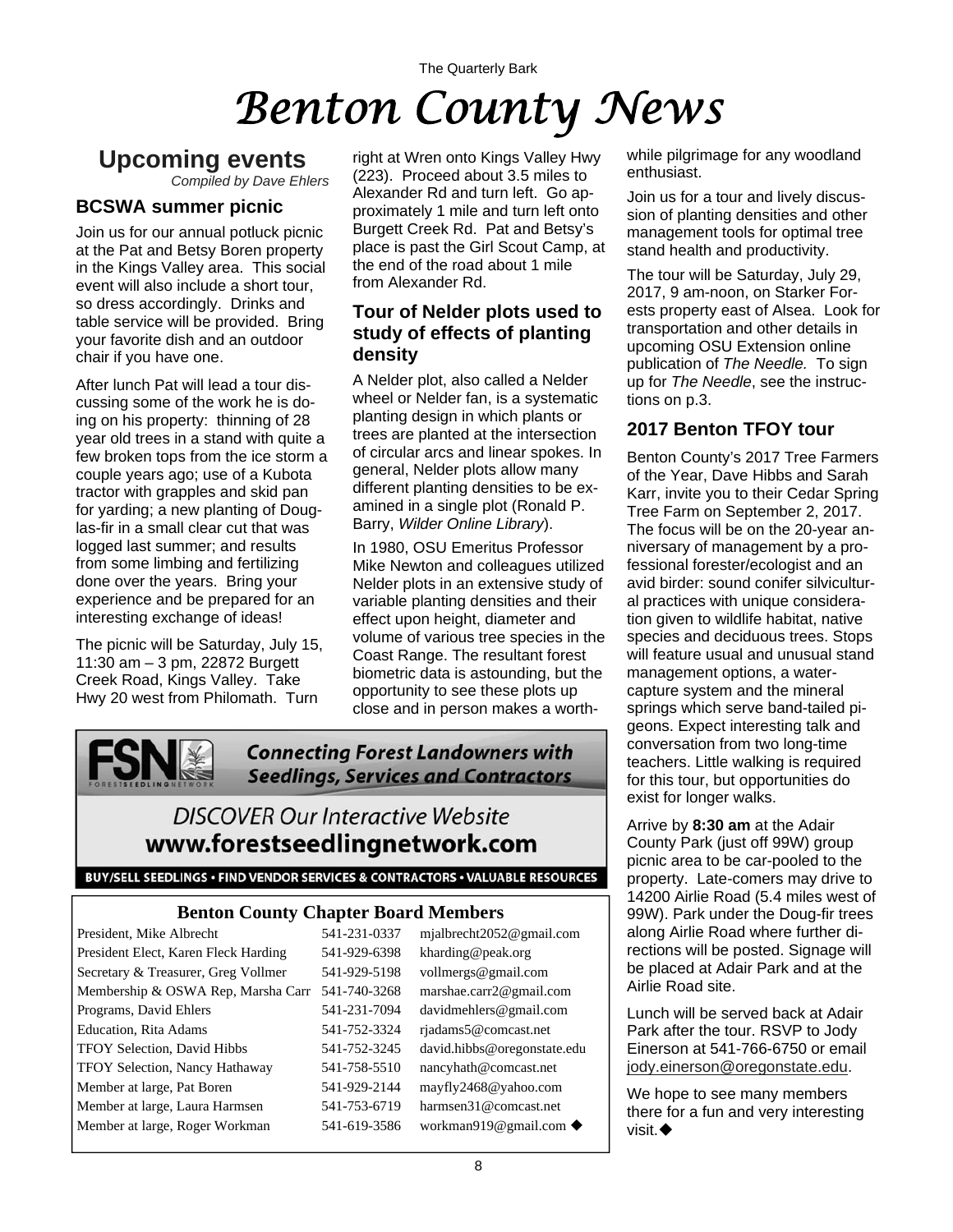## **Democracy in action: OSWA members show up in Salem**

*by Wylda Cafferata* 

On March 30, 2017, the Oregon House Committee on Natural Resources held a public hearing on House Bill 3226. If passed, the bill would have amended the Oregon Forest Practice Act through 28 pages of new regulations, among which were: requiring that management plans include provisions for the establishment of old growth forests; requiring certification for preparers of management plans; requiring approval (rather than notification) of harvest plans; allowing local governments to impose restrictions on management in addition to state requirements.

The introductory section of the bill, the "Whereas" section, stated as fact that public resources are being harmed by unsustainable practices on state and privately managed forests, that the Forest Practice Act has changed little in over 30 years, and that existing protections under the Act fall far below the standards adopted by the scientific community.

Forty-seven people, many of them OSWA members, gave up a day to travel to Salem for the 8:00 am hearing and to testify against the bill. Fourteen people were there to testify in favor. Peter Daugherty, our State Forester, defended the current Forest Practice Act, and encouraged the committee to focus on outcomes rather than on the presence of regulations. He pointed out that although California and Washington already have the kinds of regulations called for in HB 3226, their outcomes in terms of healthy ecosystems don't match those in our state.

Other testimony helped the committee make an informed decision on the bill by pointing out that clear-cuts don't remain clear-cuts, as illustrated by a series of photographs taken at yearly intervals after harvest. It was also established that paired watershed studies, including Alsea and Hinkle Creek, show that science The Quarterly Bark

refutes the claim of significant damage to water temperature by harvesting. It was impressed upon the committee that Oregon depends on forest products, and trees must be harvested to produce these products. The committee was informed that since 1994, with the sorts of regulations in force called for by HB 3326, Washington has lost 23% of its forest land to development, while in the same time period Oregon has lost 6%.

Natural Resource Committee Chair Brian Clem and Committee members listened attentively and asked several cogent questions. Subsequently the bill died in committee.

However, we cannot delude ourselves that this defeat is final. Proponents of the bill declared they have only "begun the conversation." We must continue to be vigilant. That's how democracy works.  $\blacklozenge$ 

![](_page_8_Picture_10.jpeg)

## **ALDER WANTED**

Also Maple & Ash Saw Logs, Timber, & Timber Deeds

Contract Procurement Foresters at...

#### Eugene

Tim Tracy: 541-231-4758 Dick Walton: 541-206-4105

Garibaldi

Lee Adkins: 541-290-9892

For information about Northwest Hardwoods, please visit: northwesthardwoods.com

![](_page_8_Picture_19.jpeg)

**Buying Logs/Timber/Timber Land**

**Douglas Fir Hemlock Grand Fir White Fir**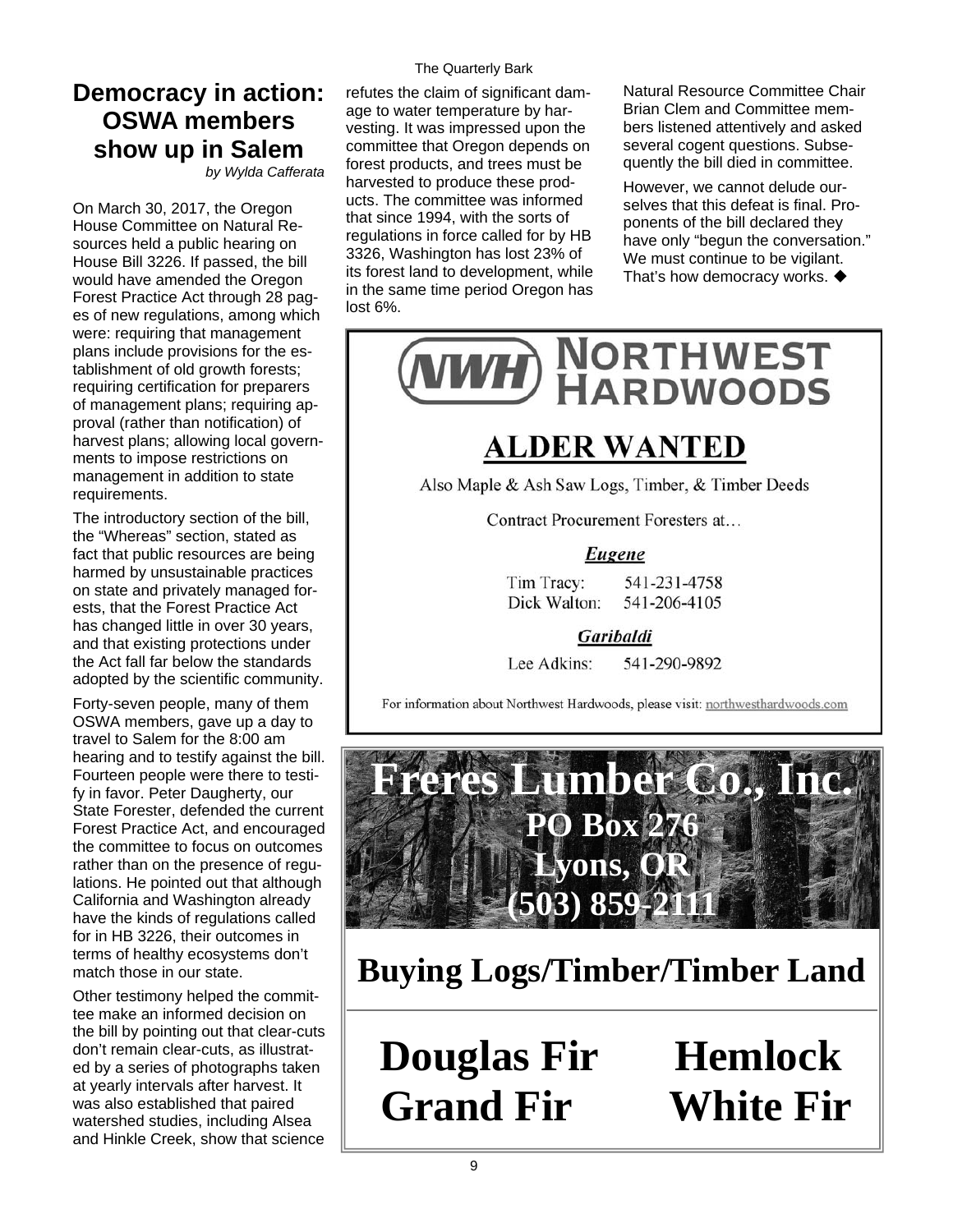## The Quarterly Bark *Linn County Chapter News*

## **President's Corner**

*by Bill Bowling*

I would like to tell you about a project on which your board is working. At its March meeting the board formed a Robert Mealey Endowment Committee. I am sure many of you knew Bob, but for those who do not here are some excerpts from an interview with Bob that was published in *American Forests*, May-June, 1992:

"At his 580-acre tree farm in Linn County, Oregon, 80-year-old Robert Mealey is talking with a friend. 'I've only planted 150 trees today,' says Mealey. Indeed, compared with this tree farmer's standards, 150 trees is a meager day's work. That's because when Mealey spots a piece of land without trees, it's his natural predilection to plant some."

"When he got to thinking about Linn County's 100,000 or so acres of unused land, he initiated a planting effort called the Lament Valley Ponderosa Pine Program. This year [1992], approximately 64,000 seedlings have been distributed to 35 landowners. 'This program is growing like topsy,' he says."

"'He's fixing what went wrong over the past 30 years of forest management,' says a Mealey friend, Oregon State University forester Richard Fletcher. Mealey, who is described as a legend in these parts, believes land should be productive, and the income from timber cutting should be given back to the forest."

In 1998 Bob endowed the Linn County Small Woodlands Association with funds which he had earned from the sales of Valley ponderosa pine seedlings. These funds were placed in several stock funds. It was the committee's responsibility to determine first, what was Bob's vision for the funds and then to recommend uses for the funds. The committee met with Rick Fletcher, Bob's close associate and determined that forest education in Linn County was the intended use of the funds. With the vision defined the committee looked for options. One of the members suggested partnering with the city of Sweet Home to develop an area where the public could learn about forestry. Several sites were considered eventually focusing on the new Sweet Home City Hall property. One of the members had a friend on the City Council and was able to contact her with a proposal. The response was overwhelmingly positive. The committee met with the City Councilor and the city engineer at the site. All those attending were

| Linn County Officers       |                               |              |                         |  |
|----------------------------|-------------------------------|--------------|-------------------------|--|
| President                  | <b>Bill Bowling</b>           | 541-791-1370 | bill@artisanlight.com   |  |
| Vice Pres                  | Lee Peterman                  | 541-223-3935 | petey711@hotmail.com    |  |
| Secretary                  | Jonathan Christie             | 503-394-3192 | $christie@smt-net.com$  |  |
| Treasurer                  | Shirley Holmberg              | 541-259-3963 | vestis3@gmail.com       |  |
| Past Pres                  | <b>Jim Merzenich</b>          | 541-466-5004 | jim@oakbasin.com        |  |
| Director                   | Dan Thackaberry               | 541-258-5422 | farmerdan17@gmail.com   |  |
| Director                   | Henry Wolthuis                | 541-367-4764 | wolthuis2@comcast.net   |  |
| Director                   | <b>Larry Mauter</b>           | 805-400-8552 | osomauter3@att.net      |  |
| Director                   | <b>Bonnie Marshall</b>        | 503-769-6510 | bonniem@wvi.com         |  |
| <b>Standing Committees</b> |                               |              |                         |  |
| Activities                 | Mary Brendle                  | 541-367-2845 | $b$ rendle@wildblue.net |  |
|                            | Tree Farm/Yr Joe Holmberg     | 541-259-3963 | praediolum@yahoo.com    |  |
| Education                  | Fay Sallee                    | 541-451-5322 | sksallee@yahoo.com      |  |
|                            | Seedling Sale Bonnie Marshall | 503-769-6510 | bonniem@wvi.com         |  |
| Scholarships Katie Kohl    |                               | 541-451-1734 | kohl@proaxis.com        |  |
| Linn Deputy                | Rodney David                  | 541-967-3950 | rdavid@linnsheriff.org  |  |
|                            |                               | 800-884-3911 |                         |  |

excited about the proposal and believed that it would fit into the cities plans for the site. A report was presented at the June Linn County Small Woodlands Association board meeting resulting in a motion to pursue the proposal further. To that end the committee is meeting with the Sweet Home Parks and Recreation Division. The committee will propose that the area be dedicated to Bob and that the area be planted with a variety of trees. A kiosk will highlight Bob's life and forestry involvement. Markers will be placed at each different tree species identifying it and giving pertinent background. We are at the beginning of the process and it will take some time to complete. I will keep you informed on the committee's progress. ♦

## **LCSWA selects scholars**

*by Katie Kohl* 

Linn County Small Woodlands Association has selected five scholars to receive the Robert Mealey \$1000 yearly, renewable scholarships:

**Mikaela Gosney**, Central Linn, Brownsville and now OSU Junior, is pursuing a Natural Resources/ Forest Management degree. Active in our Small Woodlands, she will be a Forest Intern with the Dept. of Parks and Recreation this summer.

**Jonah Nicholas**, West Albany and now OSU Freshman, is pursuing a Forest Engineering degree. An Eagle Scout (who developed a Cascadia State Park hiking trail), he will be working as a Summer Camp Adviser in Western OR & WA.

**Gracie Olson**, a senior at Sweet Home High School, is planning a Forestry Engineering degree at OSU. An athlete, scholar, and active forestry helper in the woods with her dad, she will be working for ODF as a summer fire fighter.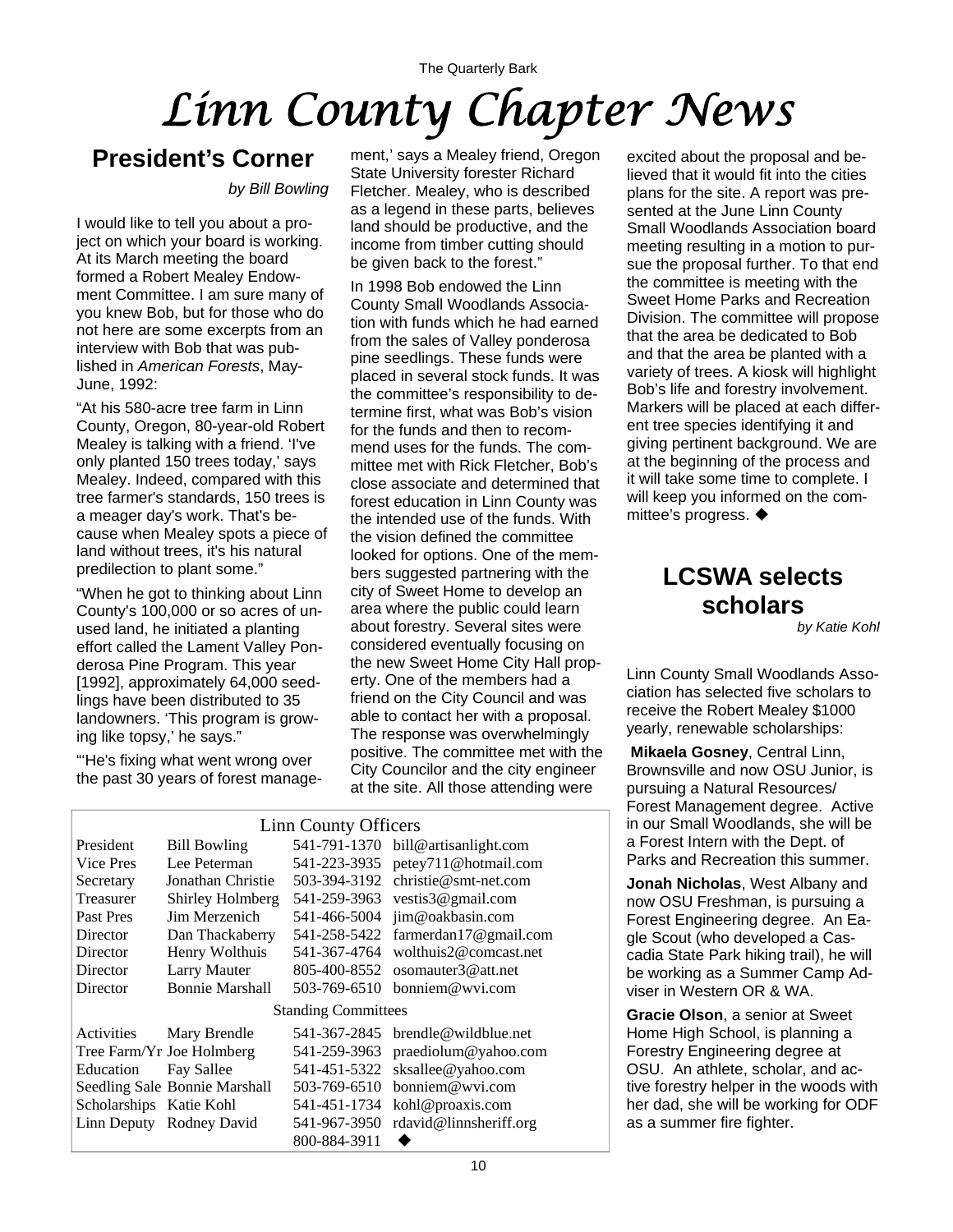**Kimberly Ortiz**, a senior at Scio High School, has a dual enrollment (Umpqua CC and OSU) leading to a Forest Management degree. Active in Scio's Forestry Club, she will work as a crew leader for thinning/pruning in neighbors' forests.

**Daniel Virtue**, a senior at Sweet Home High School, will pursue a Forest Engineering degree at OSU. Active in sports, 4-H, church, farm and community volunteer experiences, he will work for ODF as a summer fire fighter.

## **Upcoming Events**

#### **TFOY tour**

Please join us to recognize this year's honorees Ivan and Rebecca Wolthuis and visit their property. This is also a Neighbor-to-Neighbor Tour, so plan to bring a friend or neighbor to meet and mingle with local family woodland owners. Tour sponsors include: Rebecca and Ivan Wolthuis, OSWA Linn County Chapter, Oregon Tree Farm System, Oregon Small Woodlands Association, Oregon Forest Resources Institute, OSU Forestry & Natural Resources Extension, and Sustainable Forestry Initiative (SFI) Implementation Committee. The tour is Saturday July 8, 2017, 8:00 am to 1:00 pm, 28996 Berlin Road, Sweet Home. Look for OSWA Tree Farm Tour signs. Admission and lunch are free, but **registration is required by July 5, 2017:** 503-588-1813 or [os](mailto:oswaevents@gmail.com)[waevents@gmail.com](mailto:oswaevents@gmail.com).

#### **LCSWA picnic**

The 2017 Linn County Small Woodlands summer picnic is set for Saturday, August 12 at the Happy Valley Tree Farm located off Bellinger Scale Road just east of Lebanon. The address at the start of the driveway is 32511 Bellinger Scale Road. There is a large sign on the side of the road identifying the location of the former Tree Day. Continue on the gravel driveway through the double gate staying on the main road as it bends to the right leading you to the parking area.

#### The Quarterly Bark

The starting time is 9:00 am and activities will continue until around 1:00 pm. The ending time is flexible based on weather or whenever you need to leave. We will have donuts and coffee/tea available as you arrive. Around 11:30 we will grill some hamburgers and hotdogs. You are asked to bring a salad, snack or dessert to share with others. Water will be available.

This property, managed by Bert and Betty Udell, was selected as the 1982 national tree farm of the year. The Udell's were presented the honor by President Ronald Reagan.

Activities planned for the day include a tour of the property. Some points of interest are a recently planted area with tree species selected to match soil and moisture conditions, an OSU test plot, a wildlife enhancement plot and an example of partial cut area management. There are also ponds located on the property. We plan to have some educational displays set up and even a plant identification opportunity.

This is a great chance to renew old friendships and make new ones. Please bring a comfortable chair to relax in. There are lots of picnic tables available so you won't have to hold your food in your lap.  $\blacklozenge$ 

### **Woodcastle Tour**

*by Jim Merzenich* 

On April 5 we toured the Woodcastle furniture complex located east of Corvallis on Hwy 34. Woodcastle designs and produces solid wood furniture from locally grown hardwoods including maple, white oak, and ash. Their high-end furniture is sold throughout the country with 30 percent of their sales to upscale hotels and resorts. Sales from their large onsite store represent less than one percent of their total sales volume.

The 34 tour attendees were split into two groups with Ron Loe, the company president, leading one group and Mike Alexander, the CFO, leading the other. Ron and Mike described the history of this familyowned business and walked us through the production process. Precision engineering is used to cut the raw lumber optimally into pieces needed for the various lines of furniture. These pieces are then sanded, edged, and processed for assembly. We viewed the assembly and finishing process including the construction of drawers. Finished drawers are true and precise and are interchangeable within a piece of furniture. As a bonus each attendee was

*<sup>(</sup>Continued on page 12)* 

![](_page_10_Picture_17.jpeg)